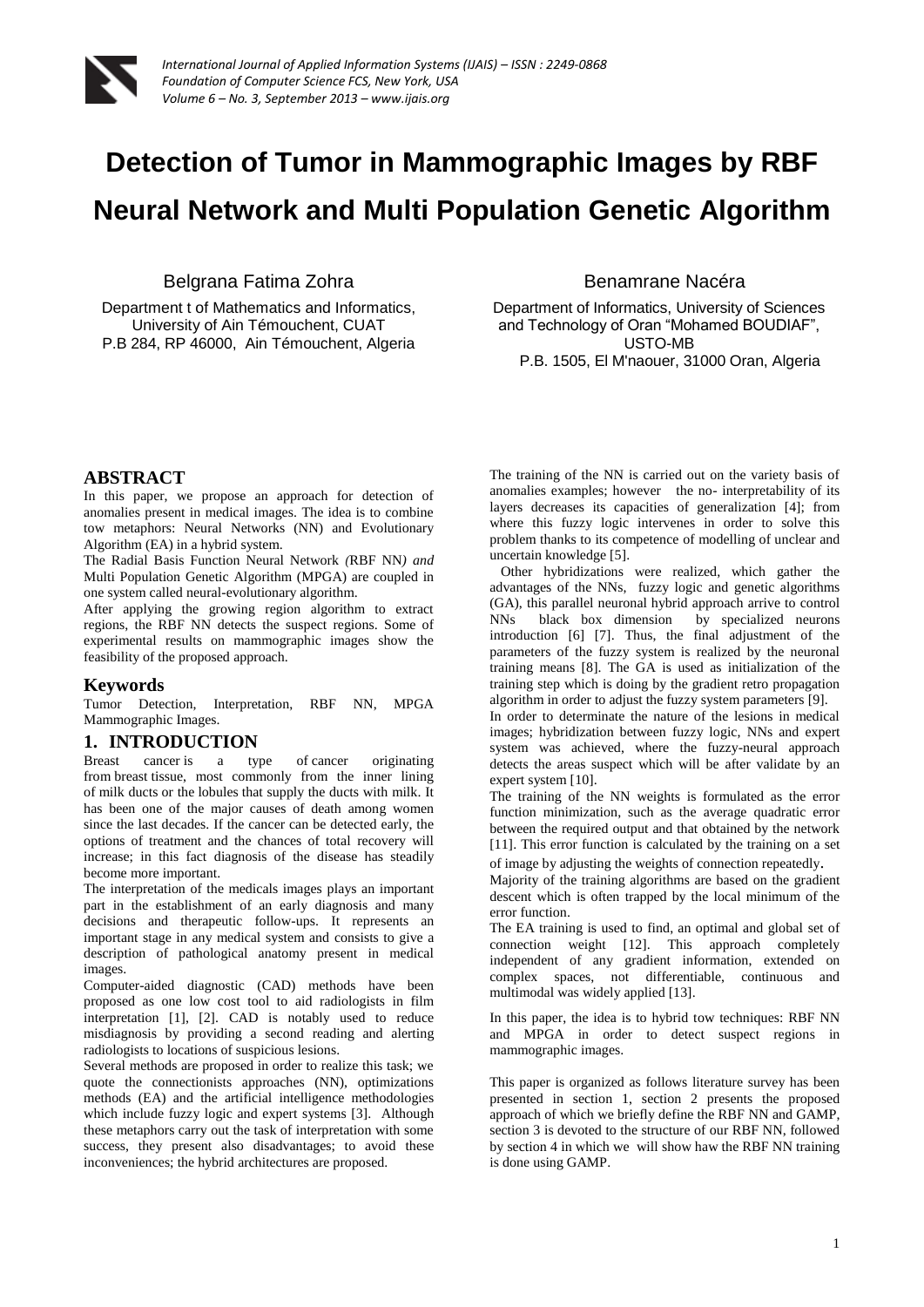

Some experimental results are exposed in section 6, and finally our conclusions and future working lines are given in the last section.

## **2. THE HYBRID APPROACH**

#### **2.1 RBF Neural Network**

A RBF NN is a three-layer supervised feed-forward network that uses a nonlinear transfer function (Gaussian function) for the hidden neurons and a linear transfer function for the output neurons. The Gaussian function is applied to the net input of each neuron to produce a radial function of the distance between each pattern vector and each hidden unit weight vector.

RBF NNs are inherently flexible, and suitable for a variety of problems because of their size and topology; effectively they have been successfully applied to a number of visual processing and analysis problems, we quote time-series and the analysis of 3D structures. They represent very useful tools for medical image analysis [14].

The output of an RBF network is a linear combination of weighted radial basis functions.

$$
\emptyset(x) = \sum_{i=1}^{N} a_i \exp(-\beta_j) ||x - c_i|| \tag{1}
$$

Where  $N$  is the number of neurons in the hidden layer,  $c_i$  is the center of neuron *i*, and  $a_i$  is weight of the linear output neuron. In the training phase  $a_i$  and  $\beta_j$  of each neuron are estimated by a least squares objective function or a regularized objective function. The number of the neuron is set manually, after several tests, our choice was made on 10 neurons.

## **2.2 Genetic Algorithm (GA)**

Genetic Algorithm (GA) is a search heuristic that mimic the process of natural selection. This heuristic also called a metaheuristic is routinely used to generate useful solutions to optimization and search problems.

GA has proven to be more efficient than other search algorithm for highly non linear and complex problems [15]. It has no requirement for the continuity in the derivative so virtually any fitness function can be selected for optimizing. Unlike to conventional methods GA use population in which many individuals are selected based on the fitness value in this selection.

In GA the first step is the generation of a random population; the algorithm continues to generate subsequent populations until a halting condition is met. Each individual of population represent a possible solution with different fitness , it is coded by binary string (genotype) which is matched to a set of variable(phenotype); after evaluation step the binary string is decoded using linear mapping. After evaluation of all individuals; the next population is obtained by using genetic operator.

The principal genetic operators used in GA are:

- Reproduction,
- Crossover,
- Mutation.

GA is used us a basis for building the multi-population GA structure: MPGA.

#### **2.3 Multi Population Genetic Algorithm**

MPGA is a random population; different from other GA*,* it uses multiple populations. Each population works on one optimization function corresponding to one task point.

In MPGA the complexity does not increase much as the number of task points increases which represent the main advantage of this algorithm. MPGA is different from GA for multi-optimization function problems [16], since our MPGA solves problems with single complex optimization function; the complexity is divided into multi-optimization functions.

## **3. A PROPOSED NEURAL NETWORK**

The choice of the NN was made on the radial basic function neural network; the RBF NN has as characteristic its radial activated functions which give useful answers only in a restricted field of values: the receptive field.

The RBF NNs are much used considering their important advantages in front of the traditional NNs [17].

The evolutionary methods ensure a research in the complete field, progressively with the generations; this research space is refined towards potentially powerful subspaces.

The combination between a total research (MPGA) and a local one (RBF NN) gives an interesting results. It suggests that MPGA find a good configuration of the network weights.

#### **3.1 Structure of the RBF NN**

The network structure suggested is illustrated in figure 1; it includes an input layer  $(E_1, E_{2,\ldots, E_9})$ , a hidden and an output layer (S1, S2). The input layer contains 9 neurons; each neuron corresponds to an attribute characterizing an image area, such as the variance, surface, elongation, average gray level, compactness. These attributes are extracted from the image segmentation stage by the region growing approach.

Four other texture attributes are extracted by superposition of the segmented image on the initial one using cooccurrence matrix. These attributes are: homogeneity, contrast, entropy and directivity.

The hidden layer contains10 neurons, and finally the output layer contains 2 neurons, it represents a linear combination of the output value multiplied by the weights of their connection.

Among the principal parameters to regulate in RBF NN, we quote two of them:

• The number of neurons in the hidden layer.

 The Gaussian centroid position which represents a major problem of the network, to solve this problem, we decide use the k-means algorithm.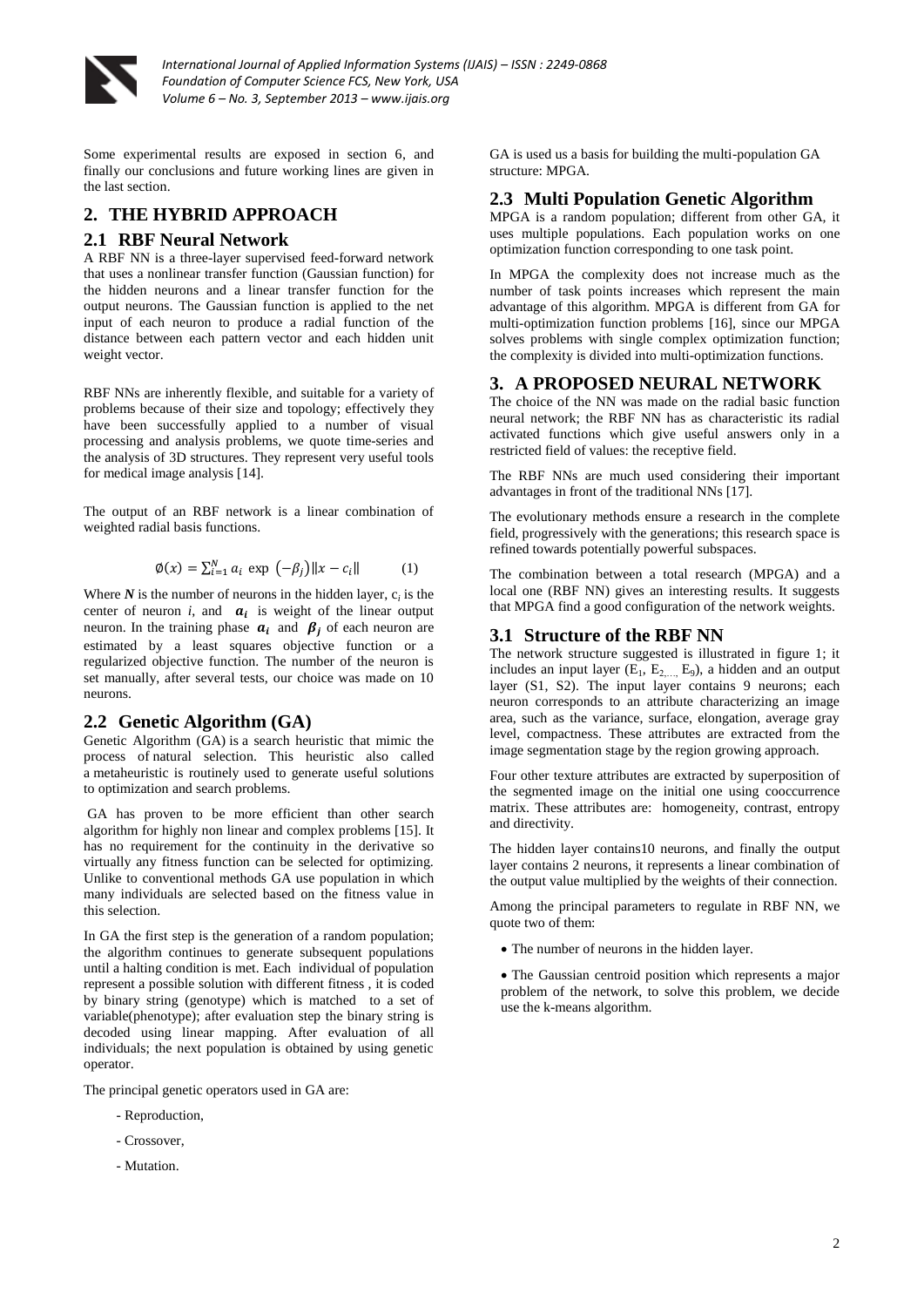



Wii: represents the weights of the hidden layer towards the **.** output ones.

Nci: the weights of input layer toward the hidden ones.<br>*A* TED A ININIC AT CODITIUM OF THE

# **4. TRAINING ALGORITHM OF THE PROPOSED RBF NN**

The training of the RBF NN is supervises at the synaptic weights determination using the MPGA, It is realized according to a training set which is formed by three images containing three anomalies.

Once the neurons weights are adapted, they are stored in a file.

The realization of hybridization consists to define the various modifications necessary to the MPGA to handle the NN. It is necessary in particular to determinate a coding in order to make the NN manipulated by the MPGA.

We will have to define also the various steps of the MPAG and to build operators (crossover, mutation and selection) adapted to the given structure coding types.

The MGAP will see the NN as an individual of a population, each population is formed by chromosomes, and each chromosome represents a juxtaposition of the matrix weights elements.

## **4.1 Population Initialization**

In MPGA, each chromosome corresponds to a potential solution. The initial population **Q** is composed of a certain number denoted as **n** of chromosomes. To explore the genetic diversity, in our algorithm each chromosome is randomly generated.

# **4.2 MPGA Immigrants Scheme**

In MPGA, the initial stage is the random generation of a large single population. For each given change interval *I*, the whole population will evolve together for [I/2] generations. Then the single population is split into for small populations of them, we chose four sub populations, one small population will act as the parent population for exploring and the other tree will act as the child populations for exploiting.

Each population evolves according to its own genetic algorithm. We used a binary coding; this choice is justified by the robustness and the problem independence, every individual gene will be coded by an integer of 9 bits.

The random immigrants approach was proposed by Grefenstette [18] which is inspired from the flux of immigration of population individual through generations in nature. The process of replacing some individuals of the current population with random individuals called random immigrants every generation allows to maintain the population diversity level. Concerning the choice of population individuals which should be replaced, there are two strategies: replacing random individuals or replacing the worst ones.

Te ratio of the number of random immigrants to the population size *r<sup>i</sup>* , is generally set to a small value in order to avoid that random immigrants disrupt the ongoing search progress too much, especially during the static period between two environmental changes

We are inspired from the idea of the Forking genetic algorithms: FGAs, when the parent population continuously searches for new optimum, while a number of child populations try to exploit previously detected promising areas.

# **4.3 Fitness Function**

The fitness function must take into account, the average quadratic error **E** made by the network in the classification of the examples belonging to the training database:

$$
E = 1/2. (d_I - a_I)^2
$$
 (2)

With  $d_I$  the desired output value of neuron **I** and  $a_I$  its activation function value. In the aim of turning the optimization problem into a maximization of profile function, the fitness function G of each chromosome is calculated as follows:

$$
G = \left(1 - \sum \frac{E}{N}\right)^2\tag{3}
$$

The selection method used by tow subpopulation is the roulette wheel selection scheme [19], for the tow other we choose the techniques of elitist selection: the N / 2.

The crossover algorithm used is a crossover at one point and crossover at two points. This crossover scheme makes it possible to simultaneously alternate knowledge and rules database.

The mutation operator is a binary traditional mutation scheme with random choice of bits to be muted. We use the offspring replacement scheme which is called Selective Breeding. The fitness value of all children chromosomes is calculated before replacing them; it will be used in the process of replacement, so that a child chromosome replaces another of the initial population only if its fitness value is lower than that of the chromosome parents to replace.

# **5. EXPERIMENTAL RESULTS**

To study the performance of the MPGA as an optimization method of the RBF NN and demonstrate the impact of the proposed hybridization, we apply the developed algorithm on 20 mammographic images (see figure 4).

The segmented images present a set of homogeneous areas; each area is characterized by a whole of attributes. The tumor areas are presented to the system during the training stage, other are presented at the test step and generalization stage. The rate of recognition reaches 100%.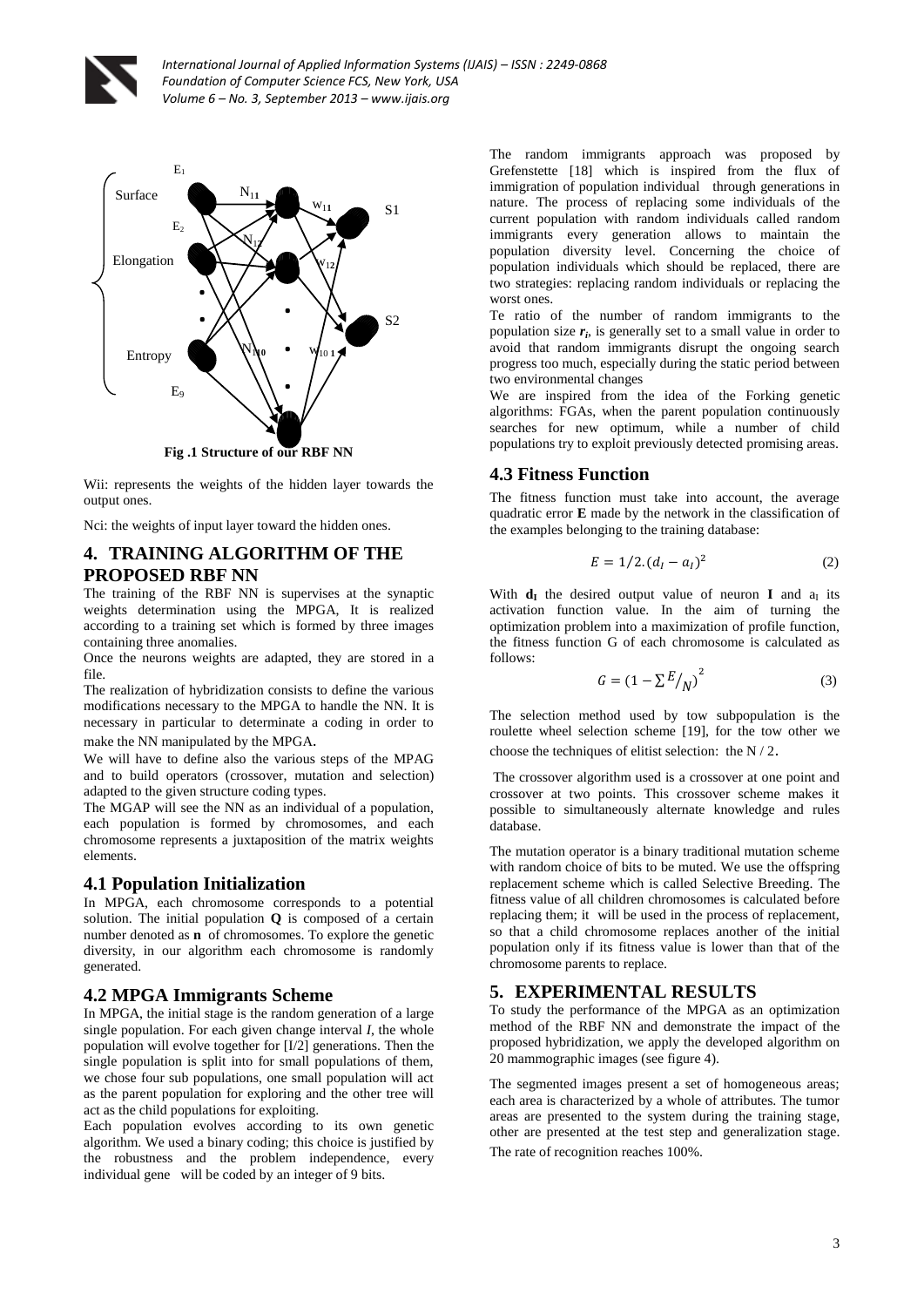



**Fig .2 Initial mammographic images**



**Fig .3 Filtered mammographic images (Median filter)**



**Fig .4 Images with detection of tumor riches 100%.**

## **6. Conclusion**

In this paper, we have proposed a hybrid approach for tumor detection in medical image. The proposed hybridizing strategy combines into one architecture tow different metaphors: RBF NN and MPGA. Artificial neural networks mainly arises from their potential ability to perform interesting computational tasks, it had to adopt themselves under unknown situations by the means their training property. The evolutionary algorithms are very powerful; the search for a solution require generally a longer training time, but can give better results than the traditional methods of training like the propagation of the gradient.

The MPGA adds to the RBF NN the possibility of doing global search like an initialization for the traditional neuronal learning algorithm. This hybridizing could deal with several problems caused by the local search training algorithm based on the back propagation of error gradient

The final proposed system could perform the task of tumor detection in medical images.

The proposed approach has been tested on mammographic images. The results of tumors detection and specification were done with very high performances (reach 100%).

#### **7. ACKNOWLEDGMENTS**

This work was supported by the National of Agency Research in Health, Project N° 345/ANDRS/2011.

Our thanks to the experts in mammographic clinic; who have contributed with their expertise in medical field and set of mammographic images.

#### **8. REFERENCES**

- [1] Kegelmeyer, W. P. Jr., 1992. Computer detection of stellate lesions in mammograms," in Proc. SPIE Biomed. Image Processing, vol. 1660, pp. 446454.
- [2] Dehmeshki, J. 2003. Automated Detection of Nodules in the CT Lung Images using Multi-Modal Genetic Algorithm, Proceedings of the  $3<sup>rd</sup>$  International Symposium on Image and Signal Processing and Analysis, pp. 393-398.
- [3] Benamrane, N., Freville, A. and Nekkahce, R. 2005. Hybrid fuzzy neural network for detection of tumors in medical images ", American Journal of Applied Sciences, 2(4) 892-896, ISSN 1546-9239.
- [4] M.B. Bouchon, "Fuzzy Logique and its applications ", Edition Addison-Wesley, Paris, 1995.
- [5] Nauck, D. 1994. A Fuzzy Perceptron as a Generic Model for Neuro- Fuzzy approaches, Proceedings of Fuzzy Systems and GI-Workshop, Ph.D. Thesis, Department of Computer Science, University of Braunshweig, Germany.
- [6] Nauck, D. and Kruse, R. 1997. What are Neuro-Fuzzy Classifiers?, Proceedings of the Seventh International Fuzzy Systems Association World Congress, pp.228- 233.
- [7] Lin, C.T. 1996 Neural Fuzzy System with Fuzzy Supervised Learning, IEEE Trans on System Man, and Cybernetics, Vol. 26(5),
- [8] Benamrane, N., Aribi, A. and Kraoula, L. 2006. Fuzzy Neural Networks and Genetic Algorithms for Medical